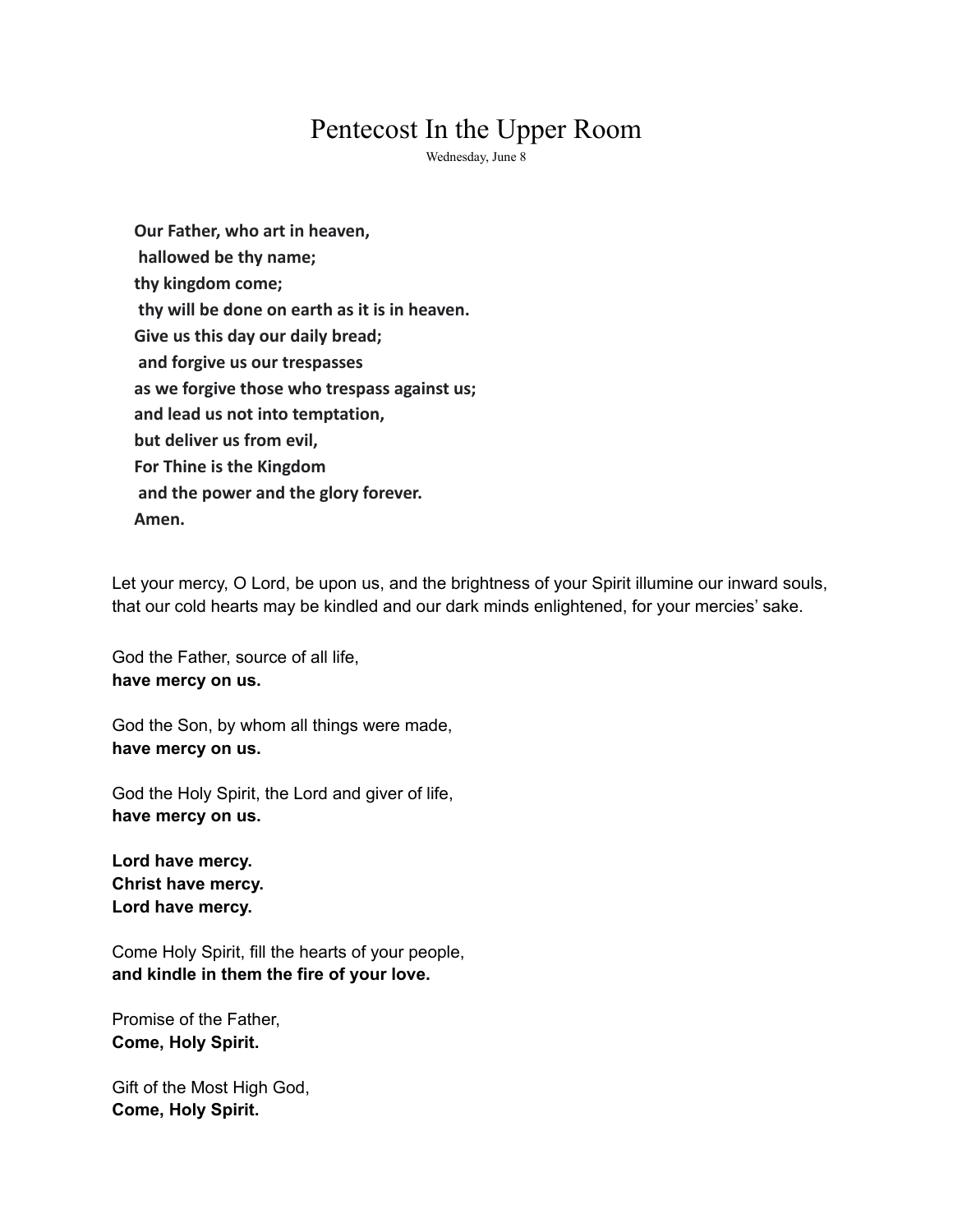Ray of heavenly light, **Come, Holy Spirit.**

Author of all good, **Come, Holy Spirit.**

Enduring love, **Come, Holy Spirit.**

Spirit of truth and power, **fill the hearts of your people.**

Spirit of wisdom and understanding, **fill the hearts of your people.**

Spirit of counsel and might, **fill the hearts of your people.**

Spirit of contrition and repentance, **fill the hearts of your people.**

Spirit of grace and prayer, **fill the hearts of your people.**

Spirit of love, joy, and peace, **fill the hearts of your people.**

Spirit of patience and gentleness, **fill the hearts of your people.**

Spirit of courage and conviction, **fill the hearts of your people.**

Spirit of adoption, giving confidence to the children of God, **fill the hearts of your people.**

Spirit, moving on the face of the waters, **Come, Holy Spirit.**

Spirit, speaking through the prophets, **Come, Holy Spirit.**

Spirit, delighting in wisdom, **Come, Holy Spirit.**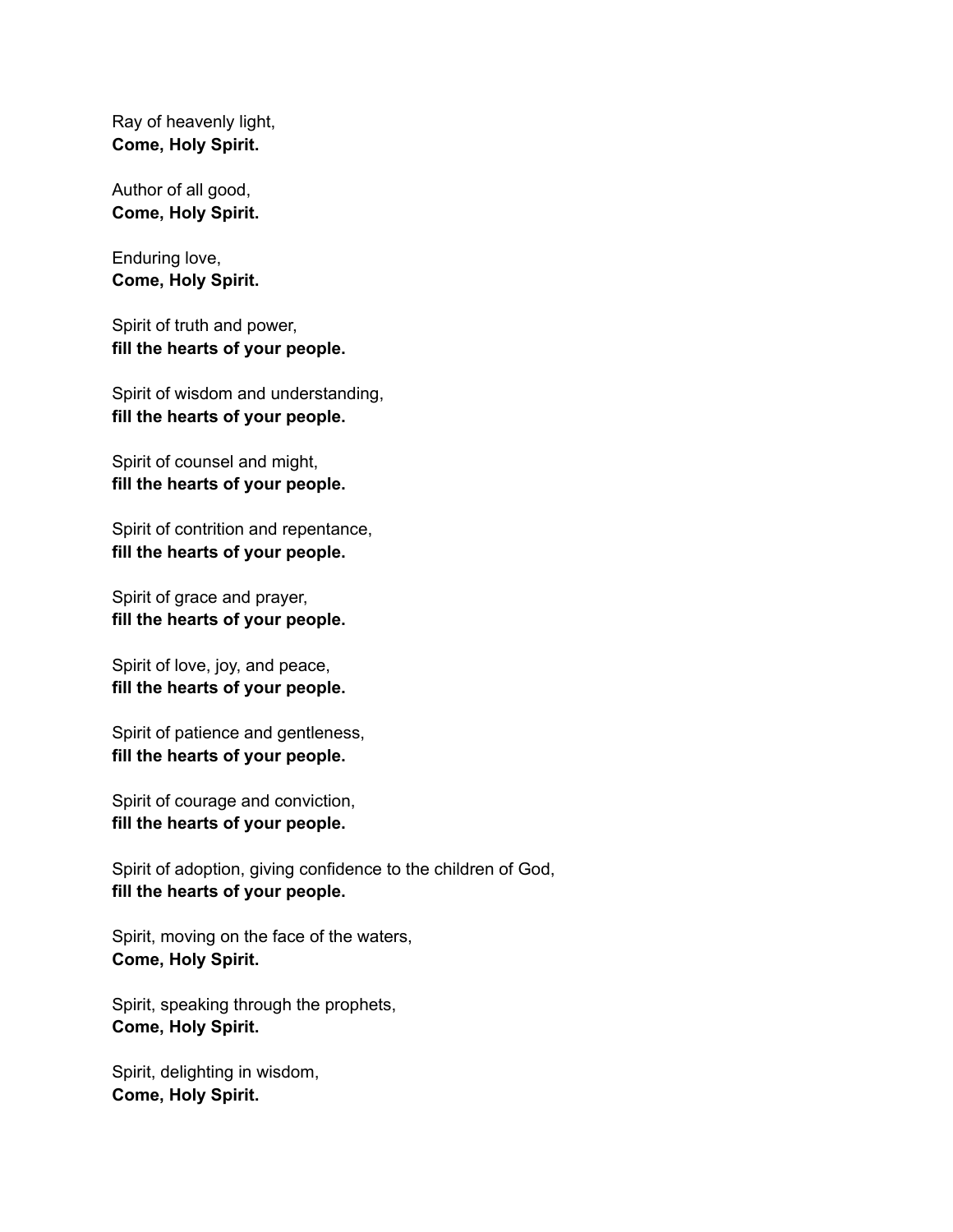Spirit, overshadowing the Blessed Virgin Mary, **Come, Holy Spirit.**

Spirit, poured out on Jesus at the Jordan, **Come, Holy Spirit.**

Spirit, seen in tongues of fire on Pentecost, **Come, Holy Spirit.**

Spirit, inspiring the Church's witness, **Come, Holy Spirit.**

Spirit, still leading the Church into truth, **Come, Holy Spirit.**

Spirit, filling all the world, **Come, Holy Spirit.**

Come, Holy Spirit, and renew the face of the earth , **fill the hearts of your people.**

Shed light of understanding and wisdom, **fill the hearts of your people.**

To make us obedient to your leading, **fill the hearts of your people.**

To quicken our love and broaden our compassion, **fill the hearts of your people.**

To teach us to pray and enliven our worship, **fill the hearts of your people.**

To give us perseverance and courage, **fill the hearts of your people.**

Come, Holy Spirit, **Fill the hearts of your people, and kindle in us the fire of your love**

Create in us a clean heart, O God, **And renew a right spirit within us.**

**Lord have mercy (x12)**